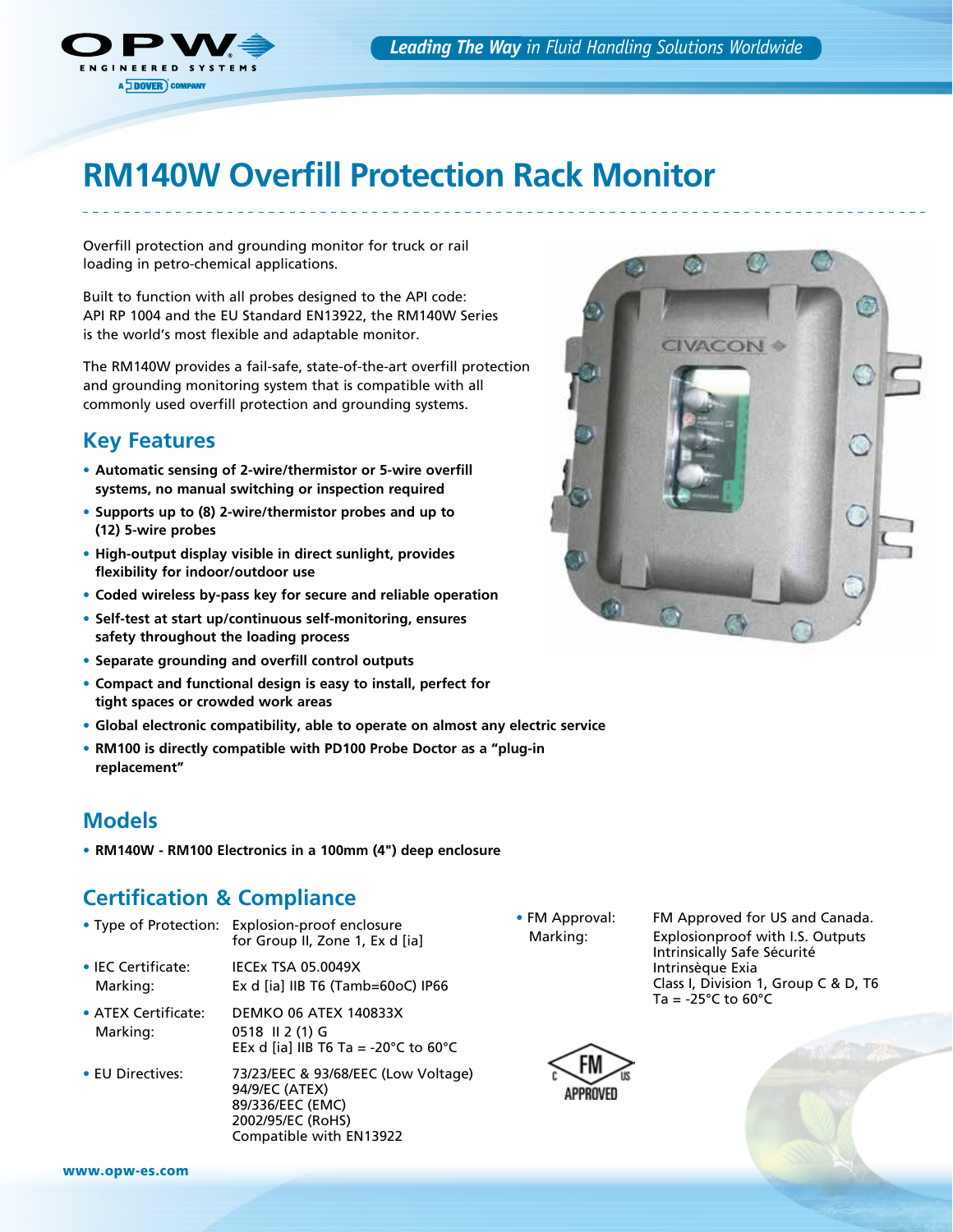# **RM140W Overfill Protection Rack Monitor**

## **Electrical**

| <b>Power</b>                     | 240V Operation<br>110V Operation                  |                                                   |  |
|----------------------------------|---------------------------------------------------|---------------------------------------------------|--|
| <b>Minimum Input Voltage:</b>    | 185VAC                                            | 85VAC                                             |  |
| <b>Maximum Input Voltage:</b>    | 275VAC                                            | <b>135VAC</b>                                     |  |
| <b>In-rush Current:</b>          | 2.2A                                              | 2.3A                                              |  |
| <b>Maximum Current:</b>          | 400 <sub>m</sub> A                                | 400 <sub>m</sub> A                                |  |
| <b>Normal Power Consumption:</b> | 8.6W (No probe)<br>20W (8x 2-wire probes)         | 8.6W (No probe)<br>20W (8x 2-wire probes)         |  |
| <b>Mains Power Fuse Rating:</b>  | 250V, 400mA anti-surge<br>1500A Breaking Capacity | 250V, 400mA anti-surge<br>1500A Breaking Capacity |  |

## **Intrinsically Safe Signals Mechanical**

| <b>Nominal Voltage:</b>         | 10.5V, 13.02V Max                                |                 |
|---------------------------------|--------------------------------------------------|-----------------|
| <b>Nominal Current:</b>         | 116mA, 121mA Max                                 | <b>Width</b>    |
| <b>Relay Outputs:</b>           | Overfill Monitoring Relay                        | <b>Height</b>   |
| <b>Relay Contacts:</b>          | Common, Normally Open,<br><b>Normally Closed</b> | <b>Depth</b>    |
| <b>Maximum Contact Voltage:</b> | <b>250VAC</b>                                    |                 |
| <b>Maximum Contact Load:</b>    | 5A (resistive), 2.5A (inductive)                 | Weight          |
| <b>Relay Fuse Rating:</b>       | 250V @ 5A anti-surge                             | <b>Material</b> |

|                 | <b>Standard</b>                                                    | <b>Metric</b> |  |
|-----------------|--------------------------------------------------------------------|---------------|--|
| <b>Width</b>    | 12.8"                                                              | 324mm         |  |
| <b>Height</b>   | 13.4"                                                              | 340mm         |  |
| <b>Depth</b>    | 13.4"                                                              | 170mm         |  |
| Weight          | 36.37 lb<br>16.5 kg                                                |               |  |
| <b>Material</b> | Aluminium Housing Base and Cover,<br><b>Laminated Glass Window</b> |               |  |

## **Parts & Accessories**

| <b>Part Number</b> | <b>Description</b>                                          | <b>Part Number</b> | <b>Description</b>                      |
|--------------------|-------------------------------------------------------------|--------------------|-----------------------------------------|
| 6987               | Fuse 400mA, 250VAC anti-surge,<br>1500A Breaking Capacity   | 6983               | RM140W Bypass Fob                       |
| 5542               | Fuse 5A @ 250VAC anti-surge                                 | 7500               | Civacon Junction Box                    |
| 6985               | <b>RM100 Safety Ground Harness</b>                          | 7300               | Civacon 6-Channel Thermistor Plug       |
| RM100-3            | <b>RM100 Aluminium Safety Barrier</b>                       | 7100               | Civacon Optic Plug                      |
| RM100-4            | RM100 Polycarbonate Terminal Cover                          | 7720               | Civacon Earth Clamp with Straight Cable |
| <b>RM100-5K</b>    | RM100 PCB Assembly Complete Kit<br>(RM100-5 + 6959 Display) |                    |                                         |

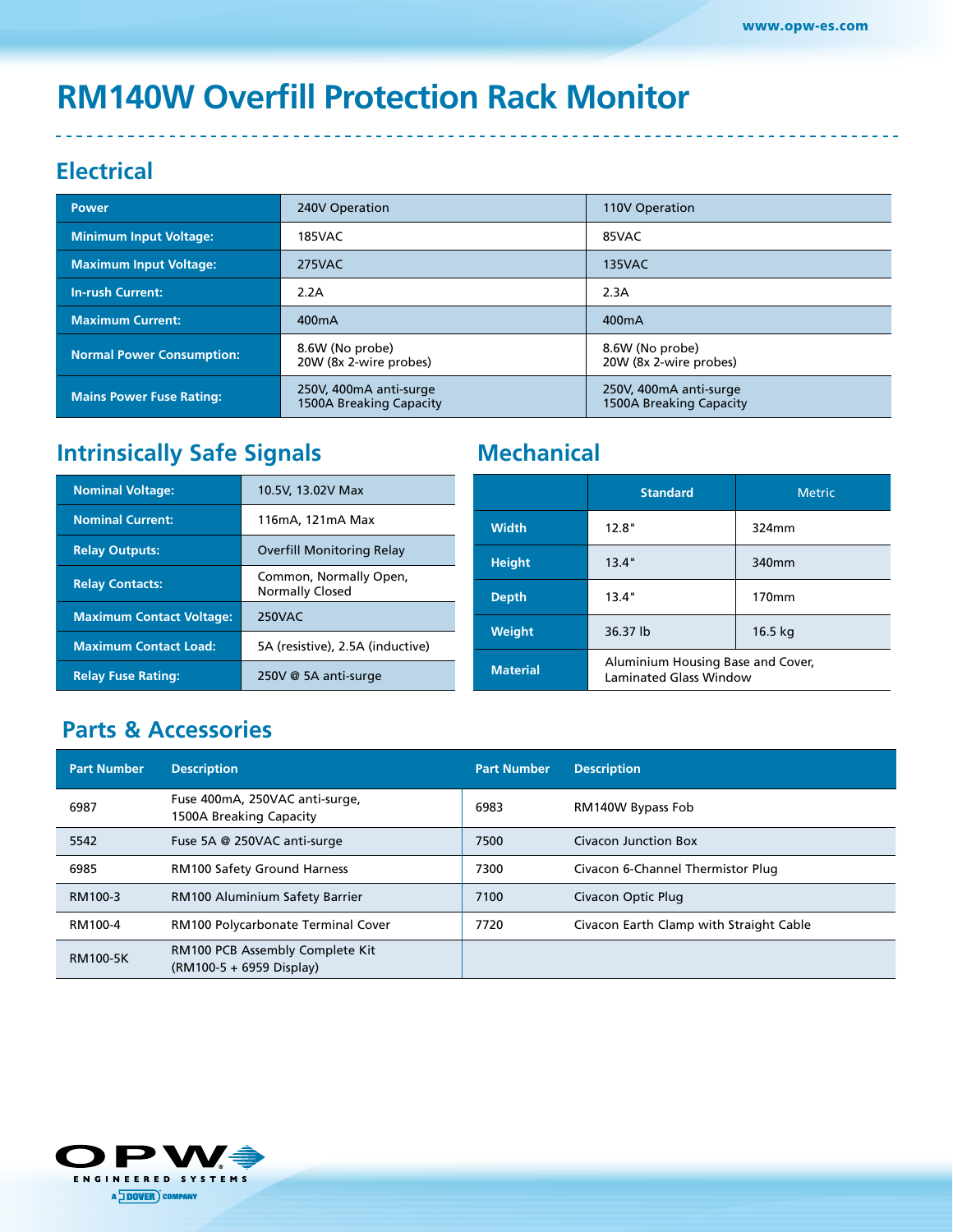## **RM100 TO CIVACO BANTRY PLUG & EARTH CLAMP RM140W to Civacon Gantry Plug Earth Clamp Wiring Diagram**